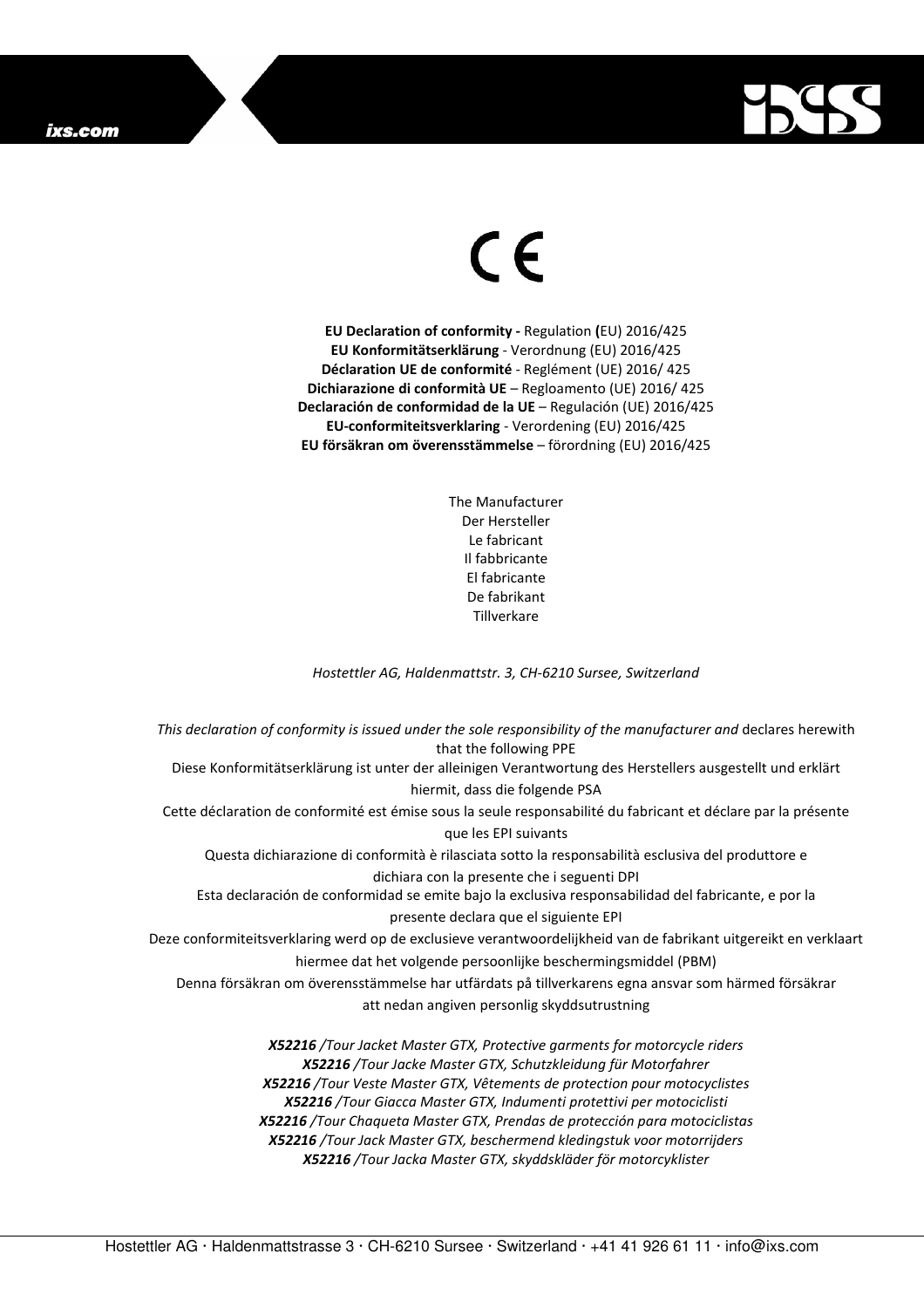



has undergone the EU-type examination conformity assessment procedure (Module B) performed by the Notified Body, IDIADA AUTOMOTIVE TECHNOLOGY, S.A. (OC.0164), P. I. L'ALBORNAR, E-43710 Santa Olivia (Tarragona – Spain), which has issued the EU Type Examination Certificate No. MT19080036.

And is compliant with the following Standard prEN 17092-3:2018 (AA)

## hat das EU-Baumusterprüfungs-Konformitätsbewertungsverfahren durchlaufen (Modul B) durchgeführt von der benannten Stelle, IDIADA AUTOMOTIVE TECHNOLOGY, S.A. (OC.0164), P. I. L'ALBORNAR, E-43710 Santa Olivia (Tarragona – Spanien), die die EU-Baumusterprüfbescheinigung Nr. MT19080036 ausgestellt hat.

und entspricht der folgenden Norm prEN 17092-3:2018 (AA)

a subi la procédure d'évaluation de la conformité pour l'examen de type UE (module B) réalisée par l'organisme notifié, IDIADA AUTOMOTIVE TECHNOLOGY, S.A. (OC.0164), P. I. L'ALBORNAR, E-43710 Santa Olivia (Tarragona – Espagne), qui a délivré le certificat d'examen de type UE n°. MT19080036.

Et est conforme à la norme suivante prEN 17092-3:2018 (AA)

è stato sottoposto alla procedura di valutazione della conformità dell'esame UE del tipo (modulo B) eseguita dall'organismo notificato, IDIADA AUTOMOTIVE TECHNOLOGY, S.A. (OC.0164), P. I. L'ALBORNAR, E-43710 Santa Olivia (Tarragona – Spagna), che ha rilasciato il certificato di esame UE del tipo n. MT19080036.

Ed è conforme alla seguente norma prEN 17092-3:2018 (AA)

ha sido sometido al procedimiento de evaluación de conformidad del examen de tipo UE (Módulo B) realizado por el organismo notificado, IDIADA AUTOMOTIVE TECHNOLOGY, S.A. (OC.0164), P. I. L'ALBORNAR, E-43710 Santa Olivia (Tarragona – España), que ha emitido el certificado de examen UE de tipo no. MT19080036.

Y cumple con el siguiente estándar prEN 17092-3:2018 (AA)

de EG-typekeuring-conformiteitsbeoordelingsprocedure doorlopen (module B) heeft,uitgevoerd door de aangemelde instantie IDIADA AUTOMOTIVE TECHNOLOGY, S.A. (OC.0164), P. I. L'ALBORNAR, E-43710 Santa Olivia (Tarragona – Spanje) die het certificaat van EG-typeonderzoek nr. MT19080036 afgegeven heeft,

en voldoet aan de volgende norm: prEN 17092-3:2018 (AA)